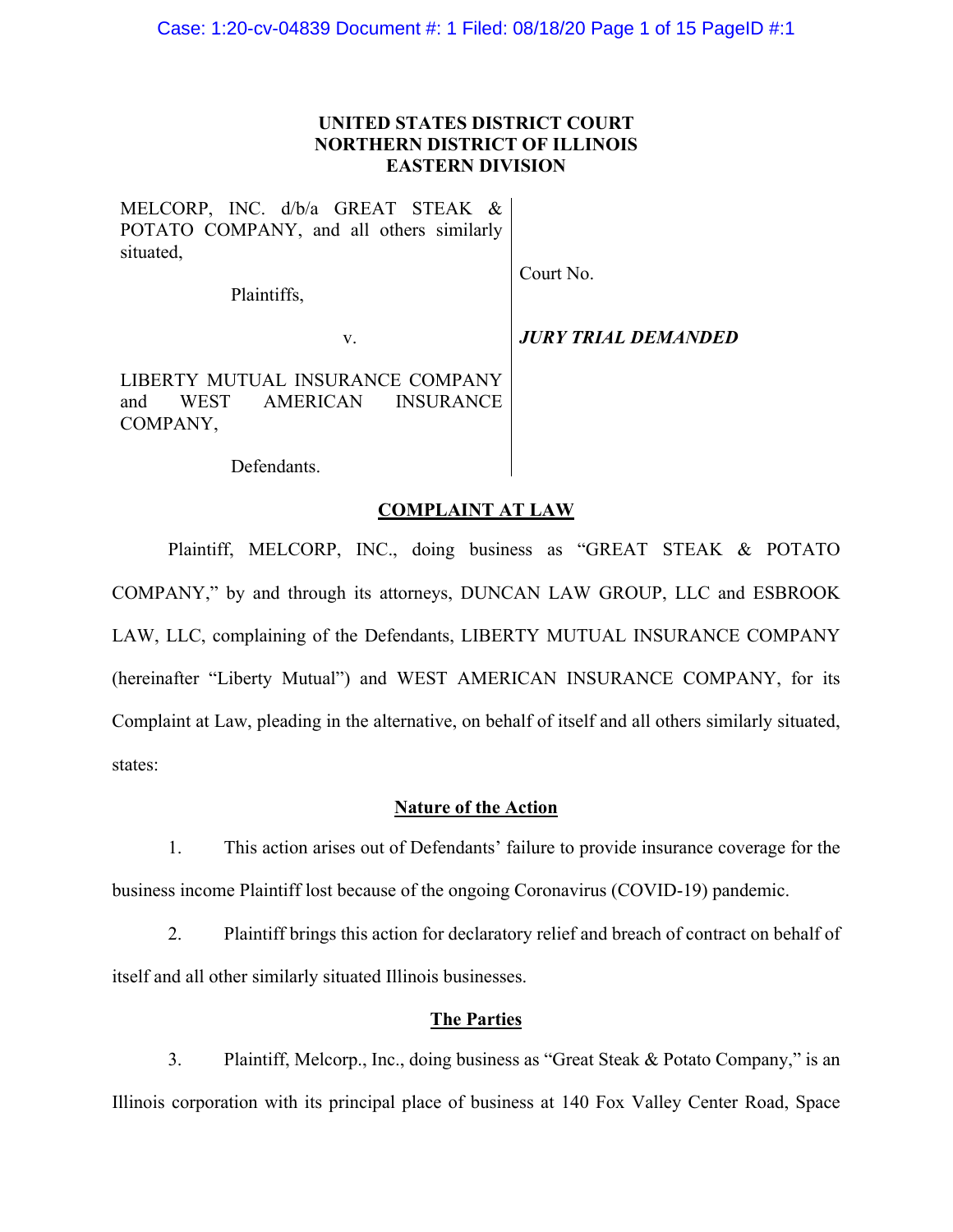#### Case: 1:20-cv-04839 Document #: 1 Filed: 08/18/20 Page 2 of 15 PageID #:2

BTQ7, Aurora, Illinois 60504.

4. At all times mentioned herein, Plaintiff, Melcorp., Inc., owned and operated Great Steak & Potato Company, a restaurant in the Fox Valley Mall (formerly Westfield Fox Valley) food court, located at 140 Fox Valley Center Road, Space BTQ7, Aurora, Illinois 60504.

5. At all times mentioned herein, the Fox Valley Mall was an indoor shopping mall containing various non-essential retailers, a food court, one or more children's play areas, and one or more amusement arcades, among other things.

6. At all times mentioned herein, the Fox Valley Mall food court contained various food stalls and a common dining area for customers wishing to dine in the mall.

7. Defendant, Liberty Mutual, is a corporation organized under the laws of the Commonwealth of Massachusetts, with its principal place of business in Boston, Massachusetts.

8. At all times mentioned herein, Defendant, Liberty Mutual, was licensed to do business in the State of Illinois, selling commercial property and casualty insurance policies to Illinois businesses.

9. Defendant, West American Insurance Company, is an insurance corporation organized under the laws of the State of Indiana, with its principal place of business in Indianapolis, Indiana.

10. At all times mentioned herein, Defendant, West American Insurance Company, was licensed to do business in the State of Illinois, selling commercial property and casualty insurance policies to Illinois businesses.

### **Jurisdiction and Venue**

11. This Court has jurisdiction over this action pursuant to 28 U.S.C. §1332(d)(2)(A), as modified by the Class Action Fairness Act of 2005, because at least one member of the Class is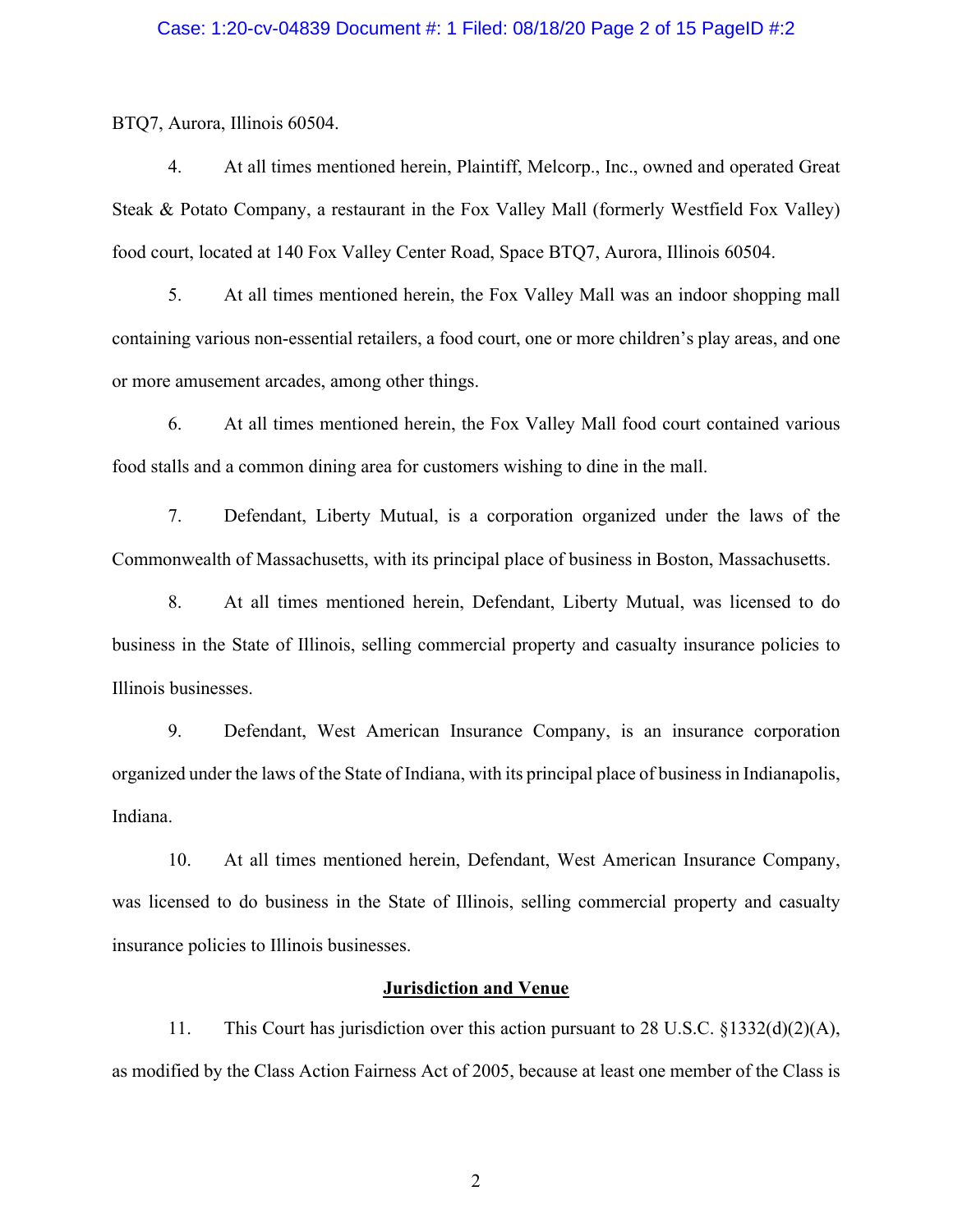#### Case: 1:20-cv-04839 Document #: 1 Filed: 08/18/20 Page 3 of 15 PageID #:3

a citizen of a different state than Defendants; there are more than 100 members of the Class; and upon information and belief the aggregate amount in controversy exceeds \$5,000,000.00 exclusive of interest and costs.

12. This Court has personal jurisdiction over Liberty Mutual pursuant to Illinois's longarm statute, 735 ILCS 5/2-209, because this complaint concerns: (1) one or more contracts Liberty Mutual made to insure property and/or risk in Illinois, (2) business that Liberty Mutual transacted within Illinois, and (3) one or more contracts and/or promises Liberty Mutual made that are substantially connected with Illinois. 735 ILCS  $5/2-209(a)(1)$ , (4), (7).

13. This Court has personal jurisdiction over West American Insurance Company pursuant to Illinois's long-arm statute, 735 ILCS 5/2-209, because this complaint concerns: (1) one or more contracts West American Insurance Company made to insure property and/or risk in Illinois, (2) business that West American Insurance Company transacted within Illinois, and (3) one or more contracts and/or promises West American Insurance Company made that are substantially connected with Illinois. 735 ILCS  $5/2-209(a)(1)$ ,  $(4)$ ,  $(7)$ .

14. Additionally, because this action presents an actual controversy within this Court's jurisdiction, this Court may declare the legal rights and obligations of the parties hereto under 28 U.S.C. § 2201.

15. Venue is appropriate because "a substantial part of the events or omissions giving rise to the claim[s] occurred" in the Northern District of Illinois and Defendants "reside" in the Northern District of Illinois. 28 U.S.C. § 1391.

#### **Factual Allegations**

### *Coronavirus (COVID-19) and Illinois's Response*

16. For years, if not decades, the Center for Disease Control and the World Health Organization have been warning about the possibility of an airborne virus that could cause a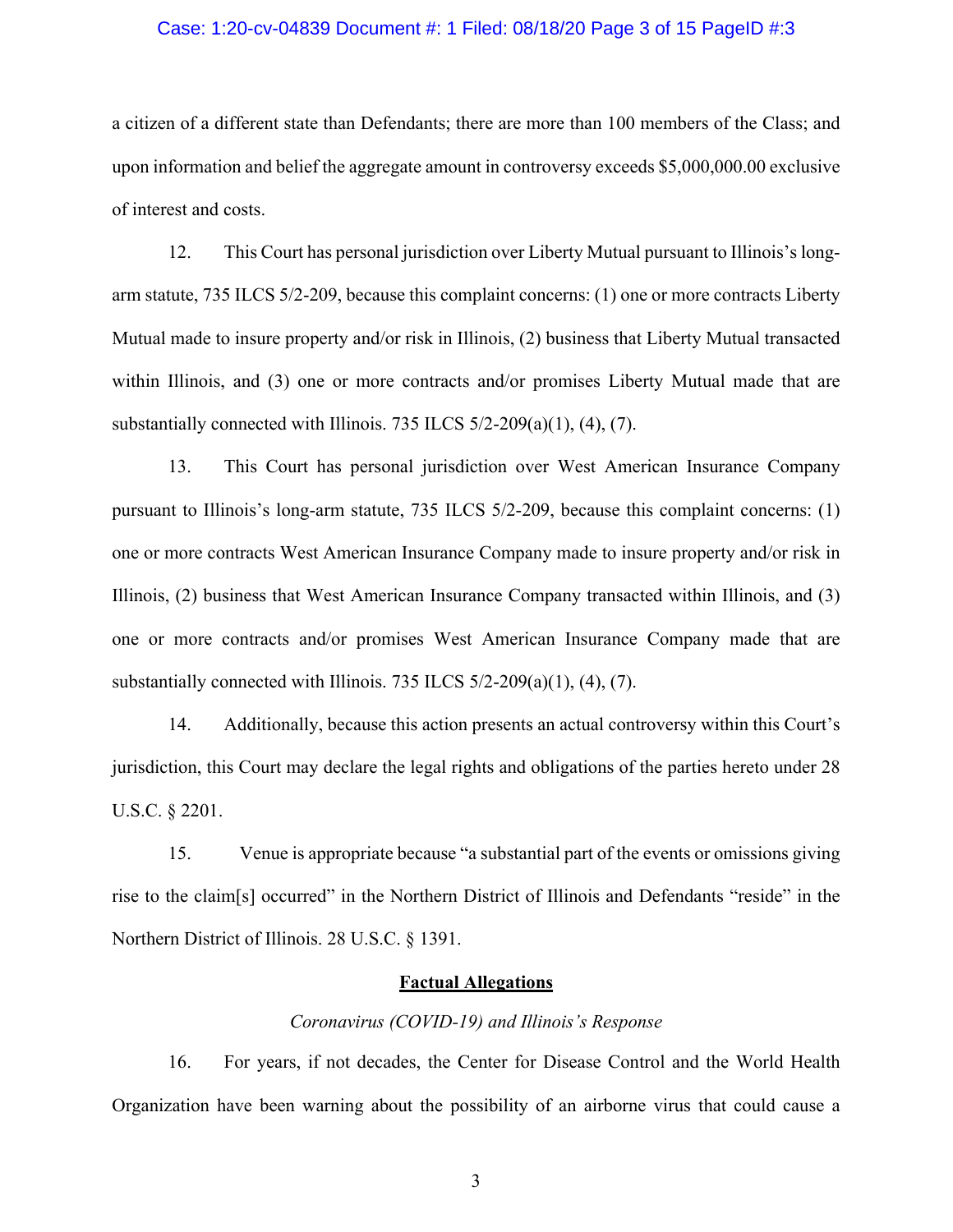#### Case: 1:20-cv-04839 Document #: 1 Filed: 08/18/20 Page 4 of 15 PageID #:4

worldwide pandemic.

17. On December 31, 2019, Chinese health authorities notified the World Health Organization about a cluster of pneumonia of unknown etiology in Wuhan, China. Christian L. Althaus and Julien Riou, *Pattern of early human-to-human transmission of Wuhan 2019 novel coronavirus (2019-nCoV), December 2019 to January 2020*, Eurosurveillance (Jan. 30, 2020), https://www.eurosurveillance.org/content/10.2807/1560-7917.ES.2020.25.4.2000058. A few days later, the same authorities identified a novel Coronavirus ("COVID-19") as the cause of the outbreak. *Id.*

18. Since its discovery, COVID-19—a highly contagious airborne virus—has spread rapidly around the globe, first appearing in the United States and Illinois in January 2020.

19. Since its arrival, COVID-19 has infected more than 4,649,102 people in the United States and more than 181,943 in the State of Illinois. Cases of Coronavirus Disease (COVID-19) in the U.S., Centers for Disease Control and Prevention, https://www.cdc.gov/coronavirus/2019 ncov/cases-updates/cases-in-us.html (last visited August 4, 2020).

20. Although a lot remains unknown about the manner in which COVID-19 spreads, COVID-19 is thought to spread mainly from person to person through respiratory droplets produced when an infected person coughs, sneezes, or talks. Frequently Asked Questions, Centers for Disease Control and Prevention, https://www.cdc.gov/coronavirus/2019 ncov/faq.html#Spread (last visited June 30, 2020). These droplets can land in the mouths or noses of people who are nearby or possibly be inhaled into the lungs. *Id.* Spread is more likely when people are in close contact with one another (within about 6 feet). *Id.* 

21. When an infected person coughs, sneezes, or talks, the aforementioned respiratory droplets can also land on objects and surfaces around the person such as tables, doorknobs and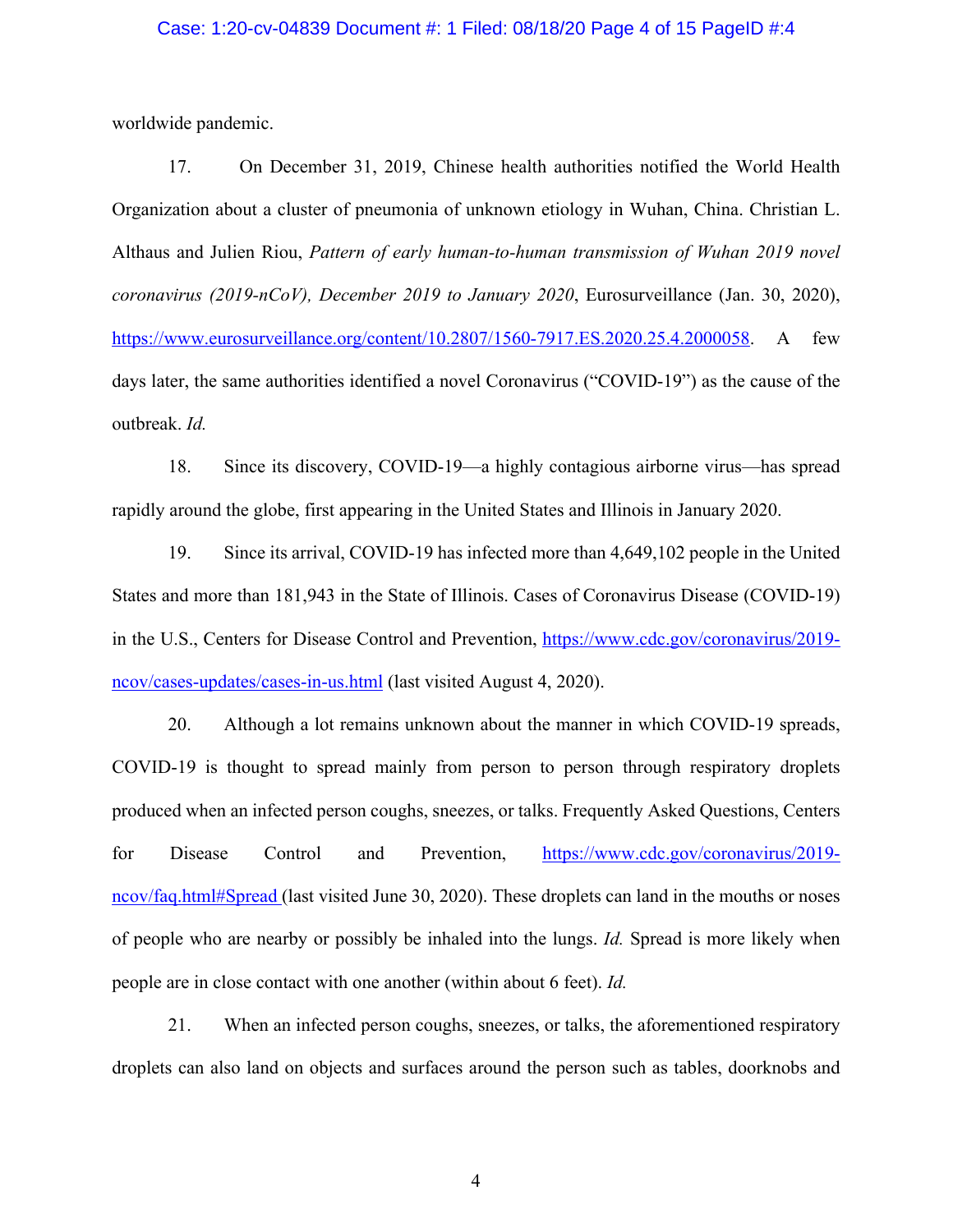#### Case: 1:20-cv-04839 Document #: 1 Filed: 08/18/20 Page 5 of 15 PageID #:5

handrails. O&A on coronaviruses, World Health Organization, https://www.who.int/emergencies/diseases/novel-coronavirus-2019/question-andanswers-hub/q-a-detail/q-a-coronaviruses (last visited June 30, 2020). People can become infected by touching these objects or surfaces, then touching their eyes, nose or mouth. *Id.* 

22. COVID-19 has been declared a pandemic by the World Health Organization.

23. The COVID-19 pandemic is a public health crisis that has profoundly impacted American society, including the public's ability to patronize bars and restaurants.

24. In response to this pandemic, Federal and State authorities have mandated social distancing and limited the number of people that can gather in any setting.

25. On March 16, 2020, in direct response to the COVID-19 outbreak, and pursuant to the Illinois Emergency Management Agency Act, 20 ILCS 3305/1, *et seq.*, Illinois Governor J.B. Pritzker issued Executive Order 2020-07, ordering "all businesses in the State of Illinois that offer food or beverages for on-premises consumption—including restaurants, bars, grocery stores, and food halls—[to] suspend service for and … not permit on-premises consumption." Executive Order 2020-07 (2020). Although Executive Order 2020-07 permitted such businesses to serve food and beverages for off-premises consumption, it mandated that they ensure they have an environment where patrons purchasing food or beverages "maintain adequate social distancing." *Id.* Executive Order 2020-07 also prohibited all public and private gatherings of 50 or more people. *Id.* 

26. On March 20, 2020, Governor Pritzker issued Executive Order 2020-10, (1) directing Illinois residents to stay in their homes except when performing "essential" activities, (2) prohibiting gatherings of 10 or more people, (3) requiring "non-essential" businesses to cease operations, and (4) extending Executive Order 2020-07's prohibition of on-premises dining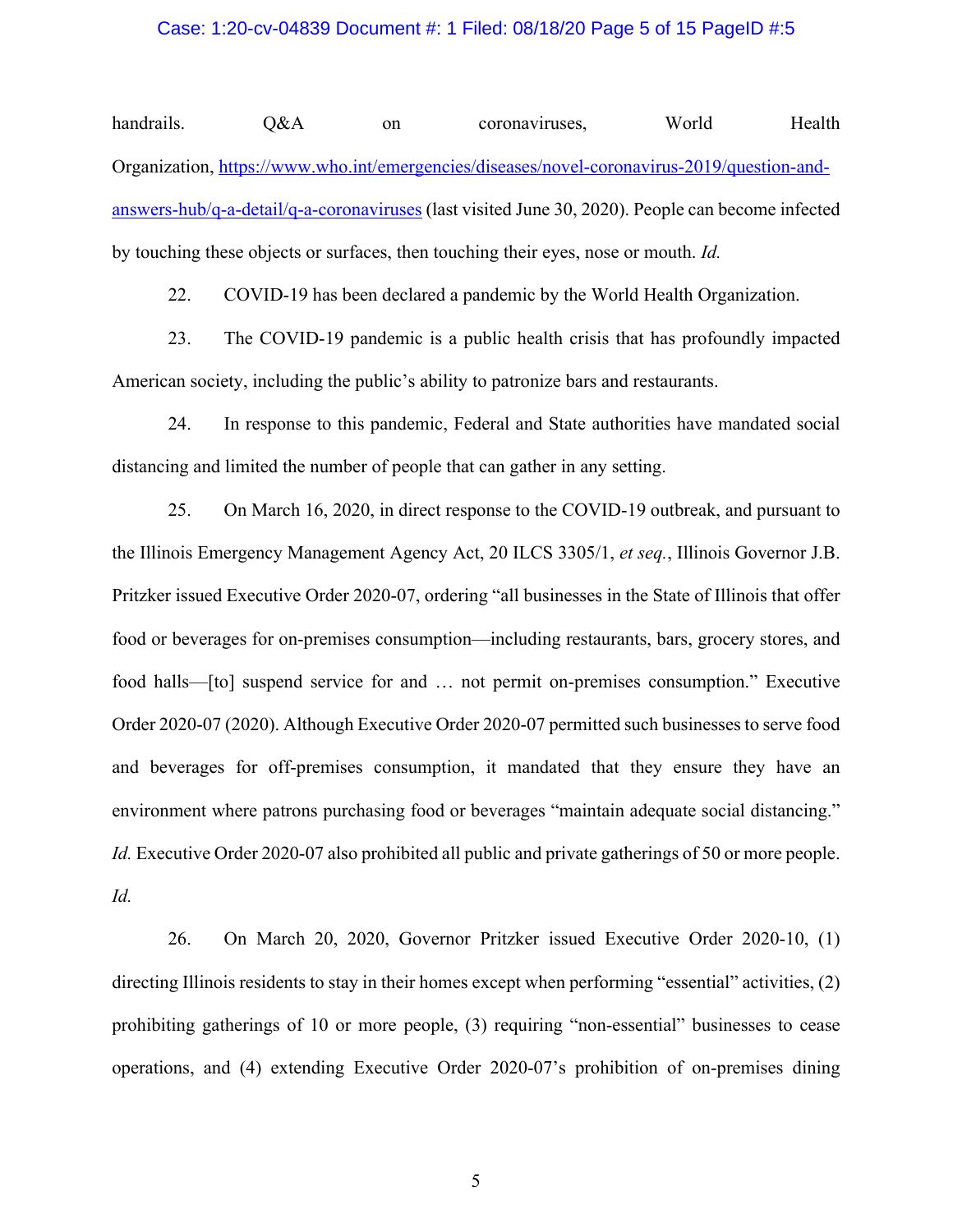#### Case: 1:20-cv-04839 Document #: 1 Filed: 08/18/20 Page 6 of 15 PageID #:6

through April 7, 2020. Executive Order 2020-10 (2020).

27. On April 1, 2020, Governor Pritzker issued Executive Order 2020-18, extending Executive Order 2020-10 (in its entirety) and Executive Order 2020-07's prohibition of onpremises dining through April 30, 2020. Executive Order 2020-18 (2020).

28. On April 30, 2020, Governor Pritzker issued Executive Order 2020-32, (1) ordering all "non-essential" businesses to cease operations, (2) prohibiting all public and private gatherings of any number of people occurring outside a single household or living unit, and (3) ordering "all places of public amusement … including but not limited to, locations with amusement rides, carnivals, amusement parks, water parks, aquariums, zoos, museums, arcades, fairs, children's play centers, playgrounds, funplexes, theme parks, bowling alleys, movie and other theaters, concert and music halls, and country clubs or social clubs" to remain "closed to the public." Executive Order 2020-32 (2020).

29. On April 30, 2020, Governor Pritzker also issued Executive Order 2020-33, further extending Executive Order 2020-07's prohibition of on-premises dining through May 29, 2020. Executive Order 2020-33 (2020).

30. Executive Orders 2020-07, 2020-10, 2020-18, 2020-32, and 2020-33 (collectively the "Closure Orders") are not laws or ordinances.

31. Since March 16, 2020, countless Illinois businesses (including but not limited to bar and restaurant operators) have made claims under their property and casualty insurance policies for the business income they lost as a result of one or more Closure Orders.

32. Insurers, including Liberty Mutual and West American Insurance Company, have denied nearly every claim for lost business income—taking the outrageous position that their insureds have not suffered "direct physical loss of or damage to" covered property, which insurers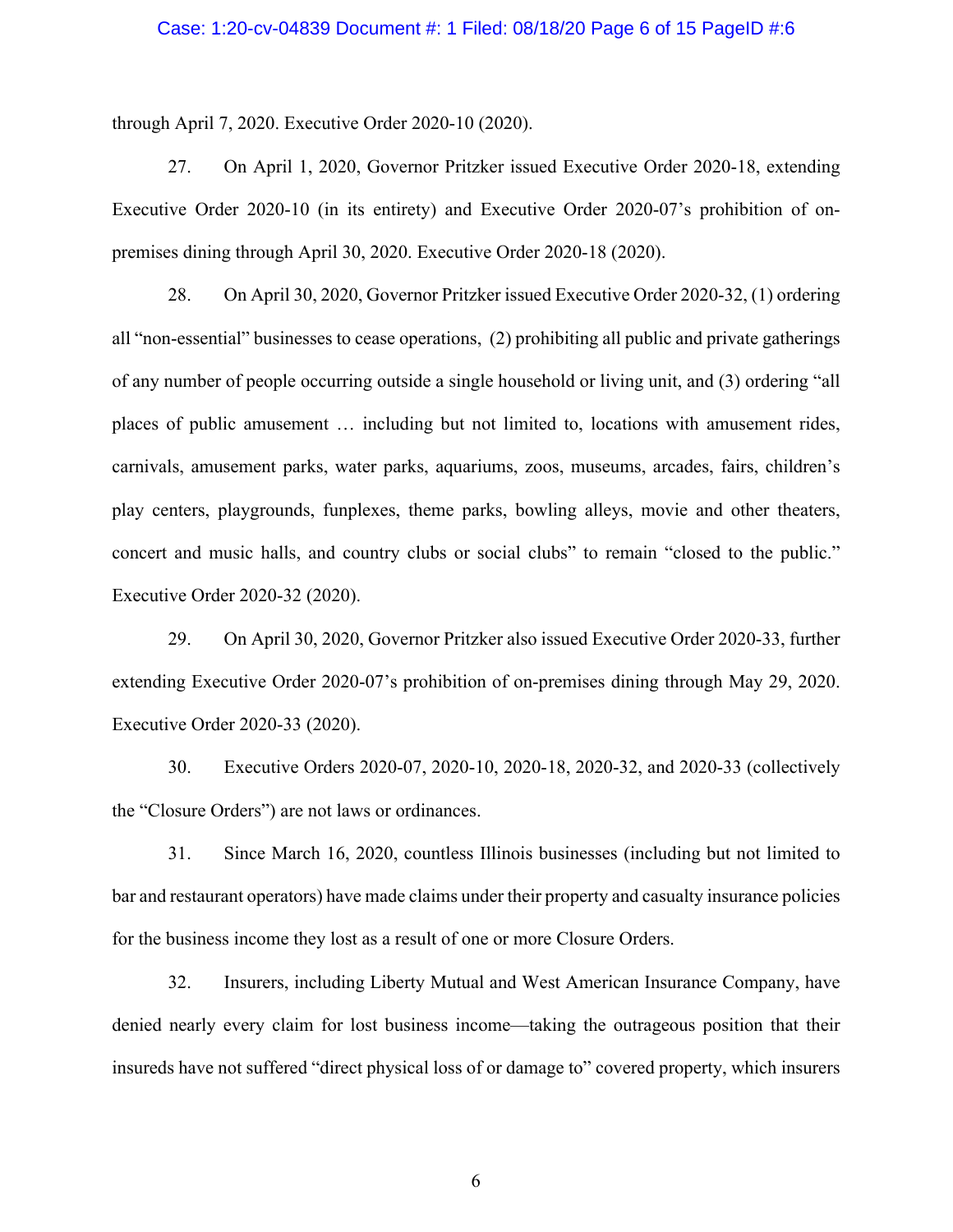#### Case: 1:20-cv-04839 Document #: 1 Filed: 08/18/20 Page 7 of 15 PageID #:7

like Liberty Mutual and West American Insurance Company claim is a prerequisite for coverage.

## *Plaintiff's All-Risk Insurance Policy*

33. In 2019, Defendants sold Plaintiff a commercial property and casualty insurance policy—Policy Number BKW (20) 57 69 75 02—with an effective date of coverage of April 1, 2019. A copy of Policy Number BKW (20) 57 69 75 02 is attached as "Exhibit A." Plaintiff renewed Policy Number BKW (20) 57 69 75 02 on or before April 1, 2020.

34. At all times mentioned herein, Policy Number BKW (20) 57 69 75 02 covered the restaurant/premises identified in Paragraph 4, above. Exhibit A at 52, 56.

35. Plaintiff has performed all of its obligations under Policy Number BKW (20) 57 69 75 02, including but not limited to the payment of premiums and the timely reporting of claims. Therefore, Policy Number BKW (20) 57 69 75 02 has been in effect since April 1, 2019.

36. Policy Number BKW (20) 57 69 75 02 includes "Business Income" coverage and consists of various policy forms, including but not limited to form number "CP 00 10 10 12" (called the "Building and Personal Property Coverage Form"), form number CP 10 30 10 12 (called the "Causes of Loss – Special Form"), and form number CP 88 10 02 15 (called the "Property Extension Plus"). *Id.* at 53, 148.

37. Pursuant to the Building and Personal Property Coverage Form—an "all-risk" property insurance policy—Defendants agreed to "pay for direct physical loss of or damage to Covered Property at the premises described in the Declarations caused by or resulting from any Covered Cause of Loss." *Id.* at 101.

38. "Covered Causes of Loss means direct physical loss unless the loss is excluded or limited in this policy." *Id.* at 103, 124.

39. Neither the Building and Personal Property Coverage Form nor Policy Number BKW (20) 57 69 75 02 contain any additional definition of "Covered Causes of Loss."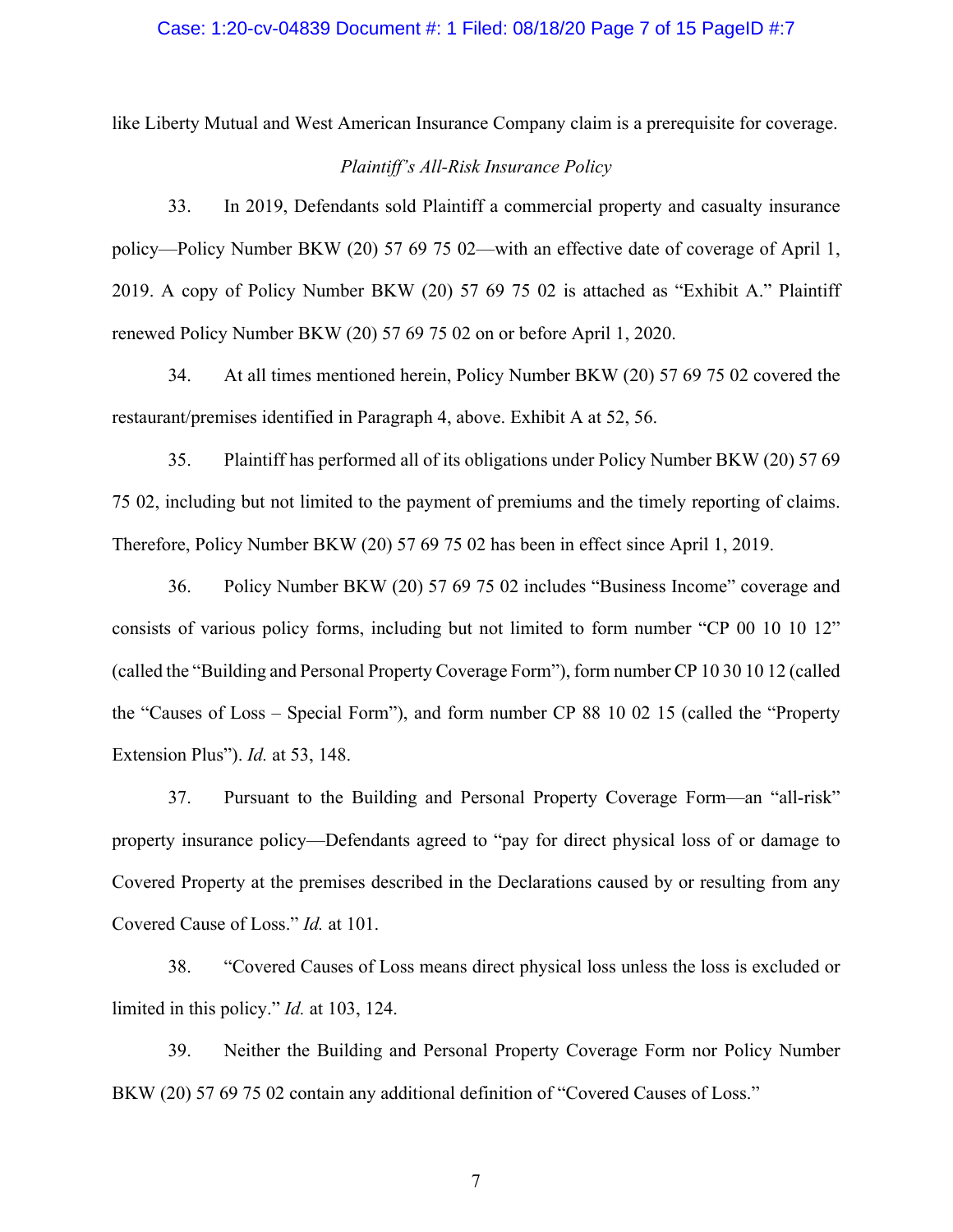### Case: 1:20-cv-04839 Document #: 1 Filed: 08/18/20 Page 8 of 15 PageID #:8

40. Neither the Building and Personal Property Coverage Form nor Policy Number

BKW (20) 57 69 75 02 define "direct physical loss."

41. Pursuant to the Property Extension Plus coverage form (which modifies the

Building and Personal Property Coverage Form), Defendants agreed to:

pay for the actual loss of Business Income you sustain due to the necessary "suspension" of your "operations" during the "period of restoration." The "suspension" must be caused by direct physical loss of or damage to your covered Building or Business Personal Property at locations which are described in the Declarations. The loss or damage must be caused by or result from a Covered Cause of Loss. With respect to loss of or damage to Business Personal Property in the open or in a vehicle, the described locations include the area within 1,000 feet of such locations.

With respect to the requirements set forth in the preceding paragraph, if you occupy only part of a building, your location means:

- **(a)** The portion of the building which you rent, lease or occupy;
- **(b)** The area within 1,000 feet of the building, or within 1,000 feet of the location described in the Declarations, whichever distance is greater (with respect to loss of or damage to personal property in the open or personal property in a vehicle)
- **(c)** Any area within the building or at the described location, if that area services, or is used to gain access to, the portion of the building which you rent, lease or occupy.

*Id.* at 148-49.

42. According to the Property Extension Plus coverage form:

"Operations" means the type of your business activities occurring at the described locations.

…

"Period of Restoration" means the period of time that:

**(a)** Begins:

**(i)** 72 hours after the time of direct physical loss or damage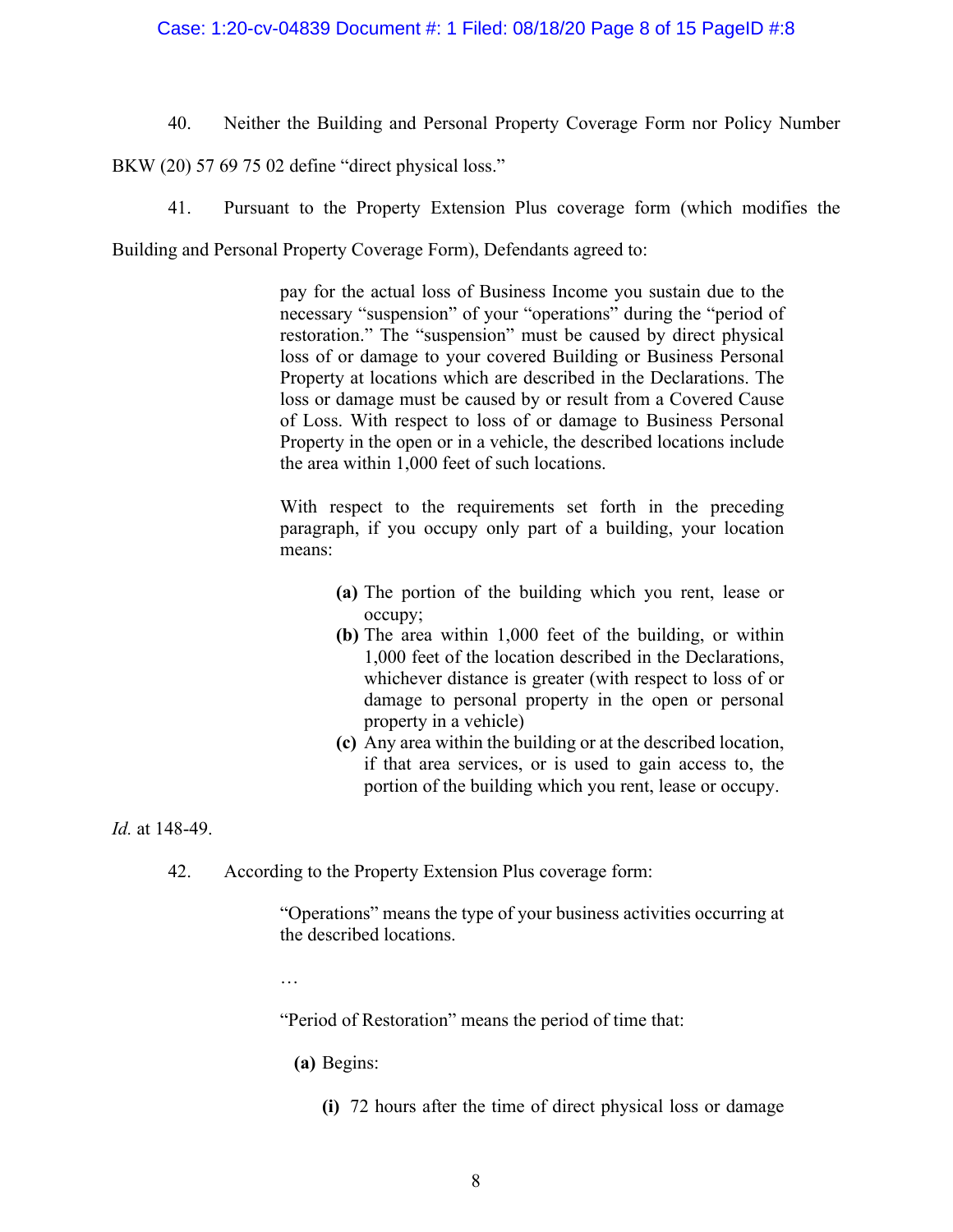for Business Income Coverage; or

**(ii)** Immediately after the time of direct physical loss or damage for Extra Expense coverage;

caused by or resulting from a Covered Cause of Loss at the described locations; and

- **(b)** Ends on the earlier of:
	- **(i)** The date when the property at the described locations should be repaired, rebuilt or replaced with reasonable speed and similar quality; or
	- **(ii)** The date when business is resumed at a new permanent location.

…

"Suspension" means:

- **a.** The slowdown or cessation of your business activities; or
- **b.** That a part or all of the described location is rendered untenantable.

*Id.* at 151-52.

43. On March 17, 2020, the Fox Valley Mall notified its tenants that it would temporarily close the mall from March 19, 2020 through March 31, 2020 "[i]n response to [thencurrent] federal and local guidelines with respect to COVID-19 developments."

44. On or about March 19, 2020, pursuant to the Fox Valley Mall's closure, Plaintiff suspended all restaurant operations and began suffering an ongoing loss of business income.

45. The Fox Valley Mall complied with Executive Orders 2020-10, 2020-18 and 2020- 32, and remained closed after March 31, 2020.

46. On or about April 17, 2020, Plaintiff filed a claim with Defendants related to its lost business income.

47. On or about April 27, 2020, Defendants denied coverage for the lost income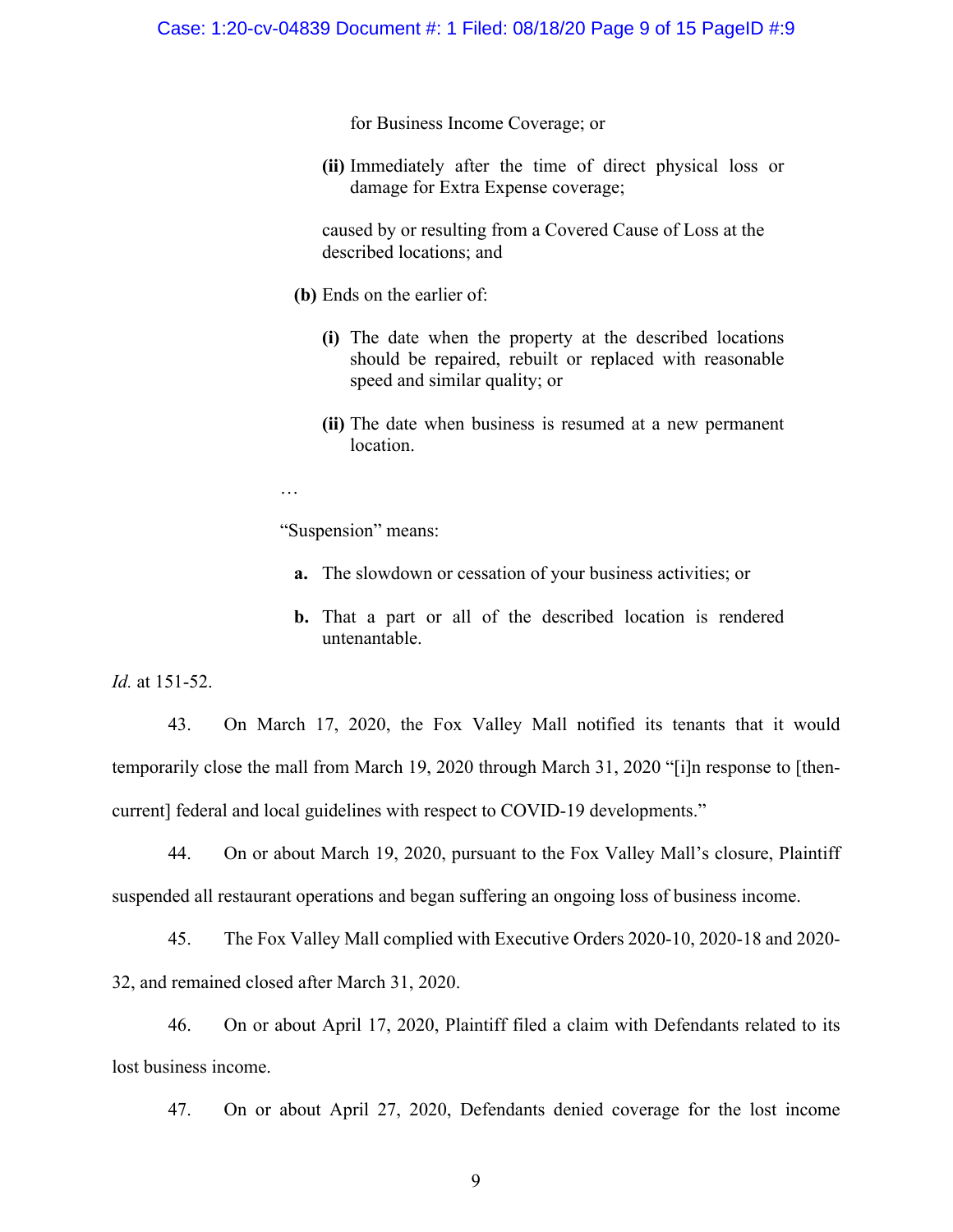Plaintiff suffered because of the Closure Orders.

### **Class Allegations**

### 48. Pursuant to Federal Rules of Civil Procedure 23(a), 23(b)(2) and 23(b)(3), Plaintiff

brings this action on behalf of itself and the following Class:

All Illinois businesses that: (1) are covered under Liberty Mutual and/or West American Insurance Company insurance policies containing policy form number "CP 88 10 02 15" and/or "Business Income" coverage identical to that contained in form number "CP 88 10 02 15;" (2) have made a claim for lost "Business Income" as a result of one or more Closure Orders; and (3) been denied coverage.

49. The Class is so numerous that joinder of all members is impracticable. Due to the nature of the trade and commerce involved, the members of the Class are geographically dispersed throughout the State of Illinois. While only Defendants know the exact number of Class members, Plaintiff believes there are hundreds and likely thousands of members in the Class.

50. Plaintiff's claims are typical of the claims of the other members of the Class it seeks to represent because Plaintiff and all Class members purchased coverage from Defendants containing identical language regarding lost business income.

51. Plaintiff will fully and adequately protect the interests of all members of the Class. Plaintiff has retained counsel experienced in complex class action and insurance litigation. Plaintiff has no interests which are adverse to or in conflict with other members of the Class.

52. The questions of law and fact common to the members of the Class predominate over any questions that may affect only individual members.

53. A class action is superior to other available methods for the fair and efficient adjudication of this controversy since joinder of all Class members is impracticable. The prosecution of separate actions by individual members of the Class would impose heavy burdens upon the courts and would create a risk of inconsistent or varying adjudications of the questions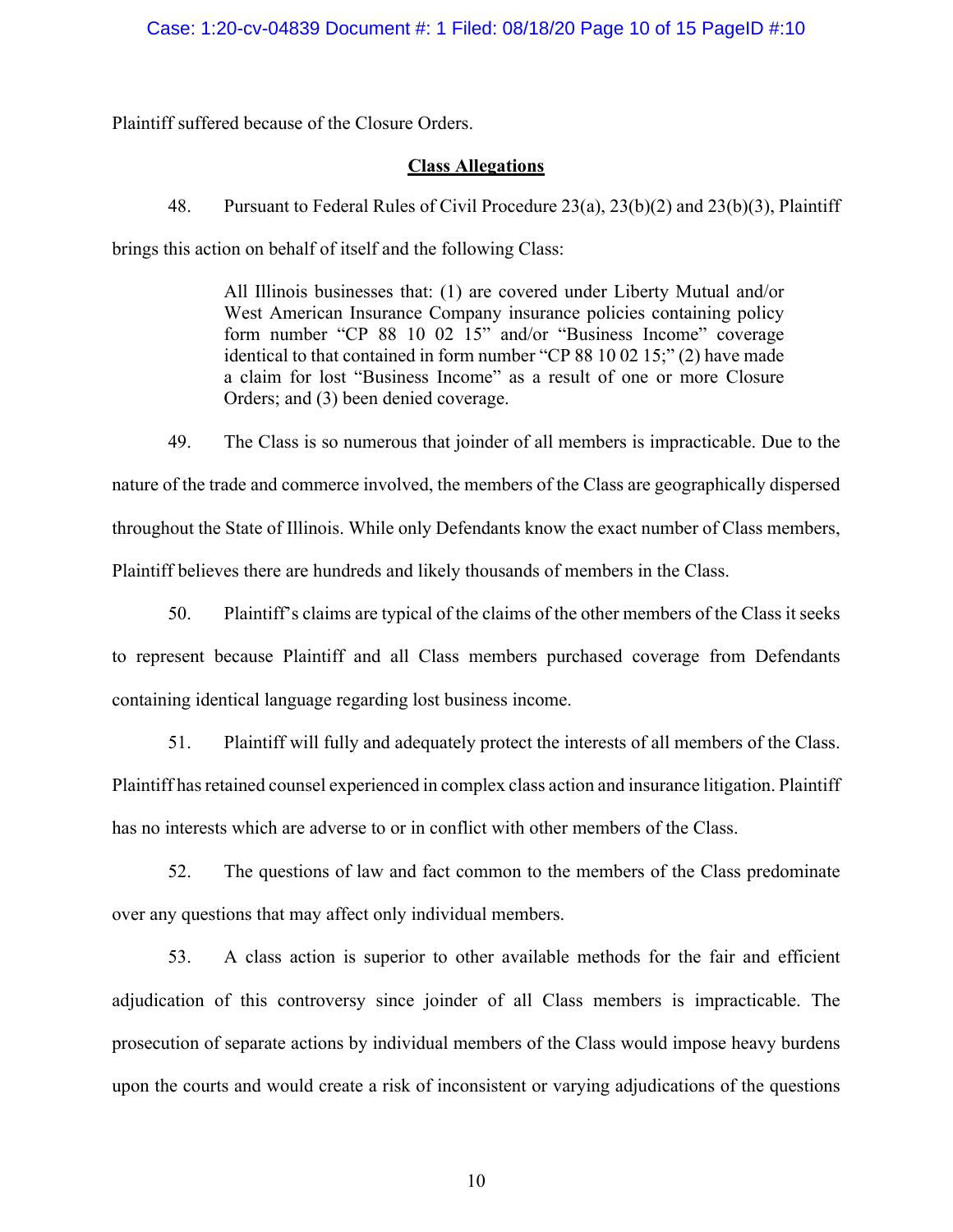#### Case: 1:20-cv-04839 Document #: 1 Filed: 08/18/20 Page 11 of 15 PageID #:11

of law and fact common to the Class. A class action, on the other hand, would achieve substantial economies of time, effort, and expense, and would assure uniformity of decision with respect to persons similarly situated without sacrificing procedural fairness or bringing about other undesirable results.

54. The interest of the members of the Class in individually controlling the prosecution of separate actions is theoretical rather than practical. The Class has a high degree of cohesion, and prosecution of the action through representatives would be unobjectionable. The damages suffered by the Class are uniform and/or formulaic, and the expense and burden of individual litigation might make it virtually impossible for them to redress the wrongs done to them. Plaintiff anticipates no difficulty in the management of this action as a class action.

### **COUNT I – Declaratory Judgment**

55. Plaintiff repeats and realleges the allegations of paragraphs 1 through 54 as if fully set forth herein.

56. Plaintiff brings this count on behalf of the Class and pursuant to the Declaratory Judgment Act, 28 U.S.C. §2201, *et seq.*

57. Because Defendants have denied Plaintiff's claim for lost business income under Policy Number BKW (20) 57 69 75 02, there is an actual controversy between Plaintiff and Defendants.

58. As a result of one or more Closure Orders, Plaintiff suffered the "direct physical loss of the restaurant/premises identified in Paragraph 4, above.

59. Plaintiff seeks a declaration by this Court that:

(a) It suffered the "direct physical loss of … [its'] covered Building or Business Personal Property at locations which are described in [Policy Number BKW (20) 57 69 75 02's] Declarations" as a result of one or more Closure Orders;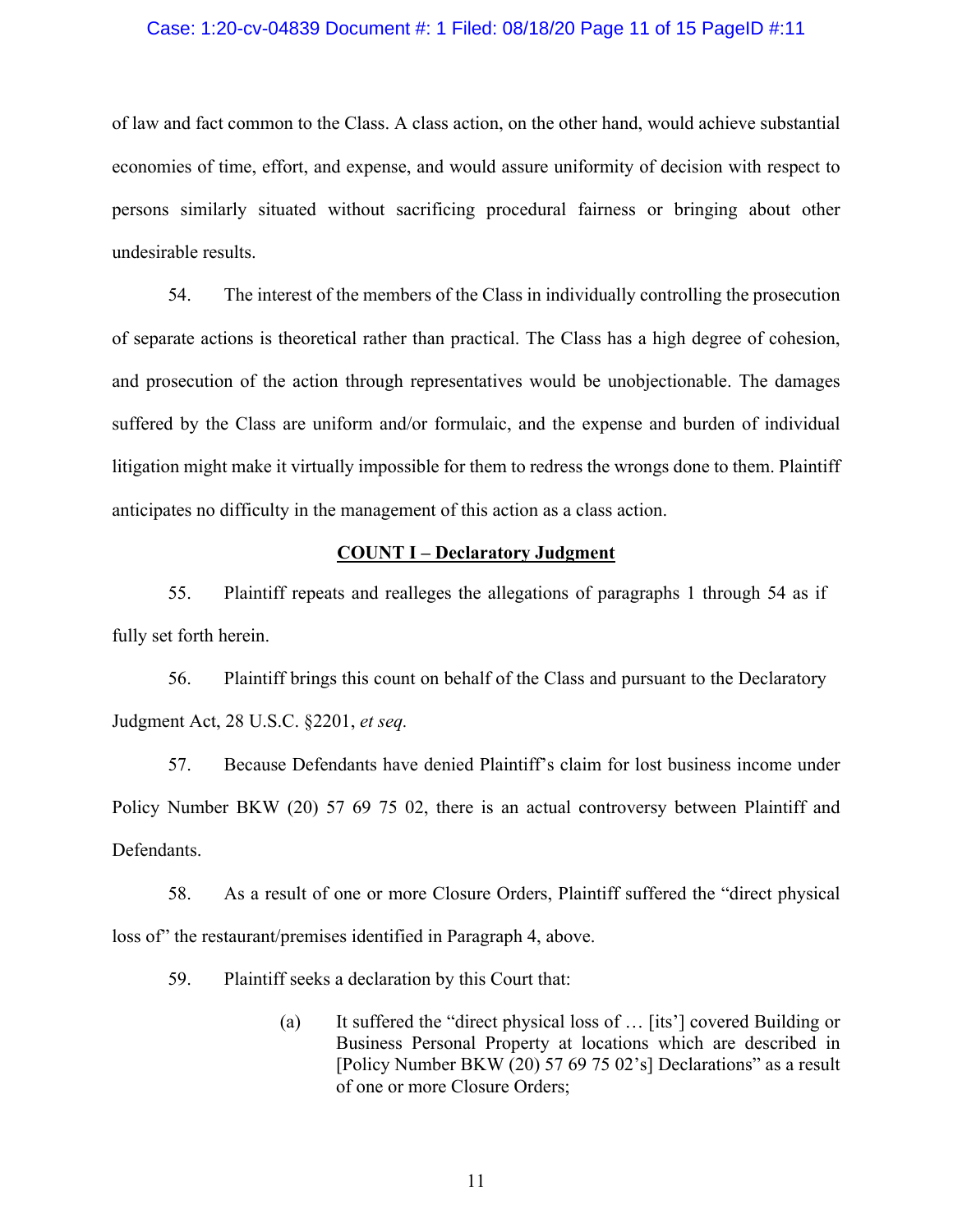- (b) The "loss of" property caused Plaintiff to "suspen[d]" its "operations;"
- (c) The "suspension of operations" caused Plaintiff's lost "Business Income;" and
- (d) The Closure Orders are "Covered Causes of Loss" under the Building and Personal Property Coverage Form.

60. Plaintiff seeks an additional declaration that it is entitled to "Business Income" coverage under Policy Number BKW (20) 57 69 75 02.

61. A declaratory judgment regarding Defendants' obligation to reimburse Plaintiff for the income it lost as a result of one or more Closure Orders will terminate the controversy and clarify the respective rights and obligations of the parties under Policy Number BKW (20) 57 69 75 02.

### **COUNT II – Breach of Contract ("Business Income" coverage)**

62. Plaintiff repeats and realleges the allegations of paragraphs 1 through 54 as if fully set forth herein.

63. Plaintiff brings this count on behalf of the Class.

64. By purchasing Policy Number BKW (20) 57 69 75 02, Plaintiff entered into a contract with Defendants.

65. Under Policy Number BKW (20) 57 69 75 02's terms, Defendants agreed to "pay for direct physical loss of or damage to Covered Property at the premises described in the Declarations caused by or resulting from any Covered Cause of Loss." *Id.* at 101.

66. Defendants further agreed to "pay for the actual loss of Business Income you sustain due to the necessary 'suspension' of your 'operations," as long as: (1) the "suspension" is "caused by direct physical loss of or damage to your covered Building or Business Personal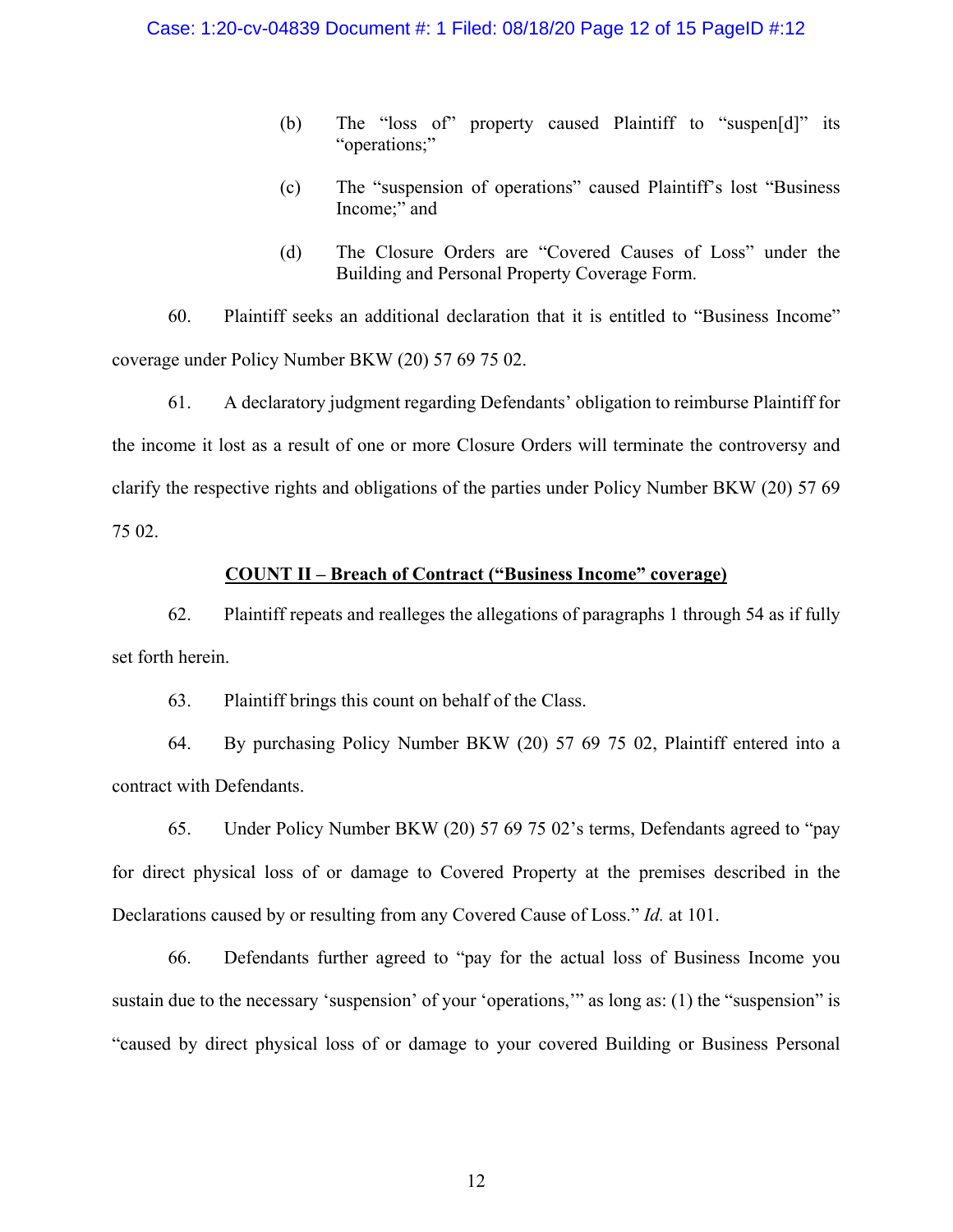#### Case: 1:20-cv-04839 Document #: 1 Filed: 08/18/20 Page 13 of 15 PageID #:13

Property at the locations which are described in the Declarations;" and (2) "[t]he loss or damage … [is] caused by or result[s] from a Covered Cause of Loss." *Id.* at 148.

67. As a result of one or more Closure Orders, Plaintiff suffered the "direct physical loss of the restaurant/premises identified in Paragraph 4, above.

68. The "direct physical loss of" the restaurant/premises identified in Paragraph 4, above, caused Plaintiff to "suspen[d]" its "operations."

69. The "suspension of operations" caused Plaintiff to lose "Business Income."

70. The Closure Orders are "Covered Causes of Loss" under the Building and Personal Property Coverage Form.

71. Pursuant to the terms and conditions of Policy Number BKW (20) 57 69 75 02's "Business Income" coverage, Plaintiff made a claim for the income it lost as result of one or more Closure Orders.

72. Defendants denied Plaintiff's "Business Income" claim.

73. By denying Plaintiff's claim, Defendants breached their contract with Plaintiff.

74. As a result of Defendants denying Plaintiff's claim, Plaintiff has been prevented from recovering lost income pursuant to the terms and conditions of Policy Number BKW (20) 57 69 75 02, thereby suffering damages.

#### **Request for Relief**

WHEREFORE, Plaintiff, MELCORP, INC., doing business as "GREAT STEAK & POTATO COMPANY," demands the following relief on behalf of itself and all others similarly situated:

A. That an Order be entered certifying this action as a Plaintiff Class action under Federal Rule of Civil Procedure 23;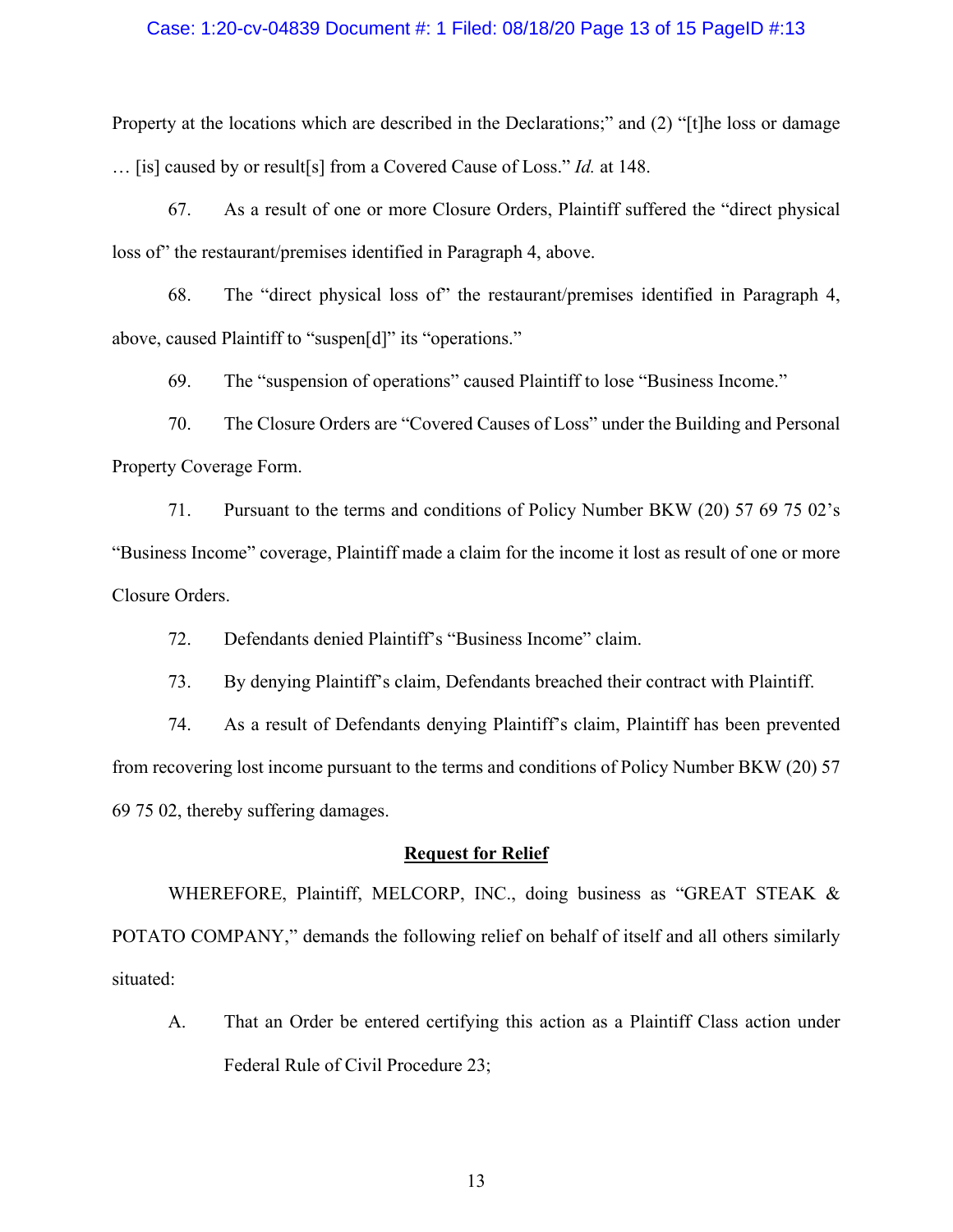- B. A declaration by this Court that Plaintiff suffered the "direct physical loss of" the restaurant/premises identified in Paragraph 4, above, as a result of one or more Closure Orders;
- C. A declaration by this Court that the property "loss" caused Plaintiff to "suspen[d]" its "operations;"
- D. A declaration by this Court that the "suspension of operations" caused Plaintiff's lost "Business Income;"
- E. A declaration by this Court that the Closure Orders are "Covered Causes of Loss" under the Building and Personal Property Coverage Form;
- F. A declaration by this Court that Plaintiff is entitled to "Business Income" coverage under Policy Number BKW (20) 57 69 75 02;
- G. Compensatory damages in such amount as demonstrated by the proofs at trial and that the Court deems just and proper;
- H. Punitive damages as to Counts for which such damages are available under applicable law and in an amount that the Court deems just and proper;
- I. Imposition of a constructive trust, an order granting recessionary and injunctive relief and other such equitable relief that the Court deems just and proper;
- J. An appropriate claims resolution facility, funded by Defendants, to administer relief to the Class in this case;
- K. Costs of litigation and attorneys' fees; and
- L. All other appropriate relief.